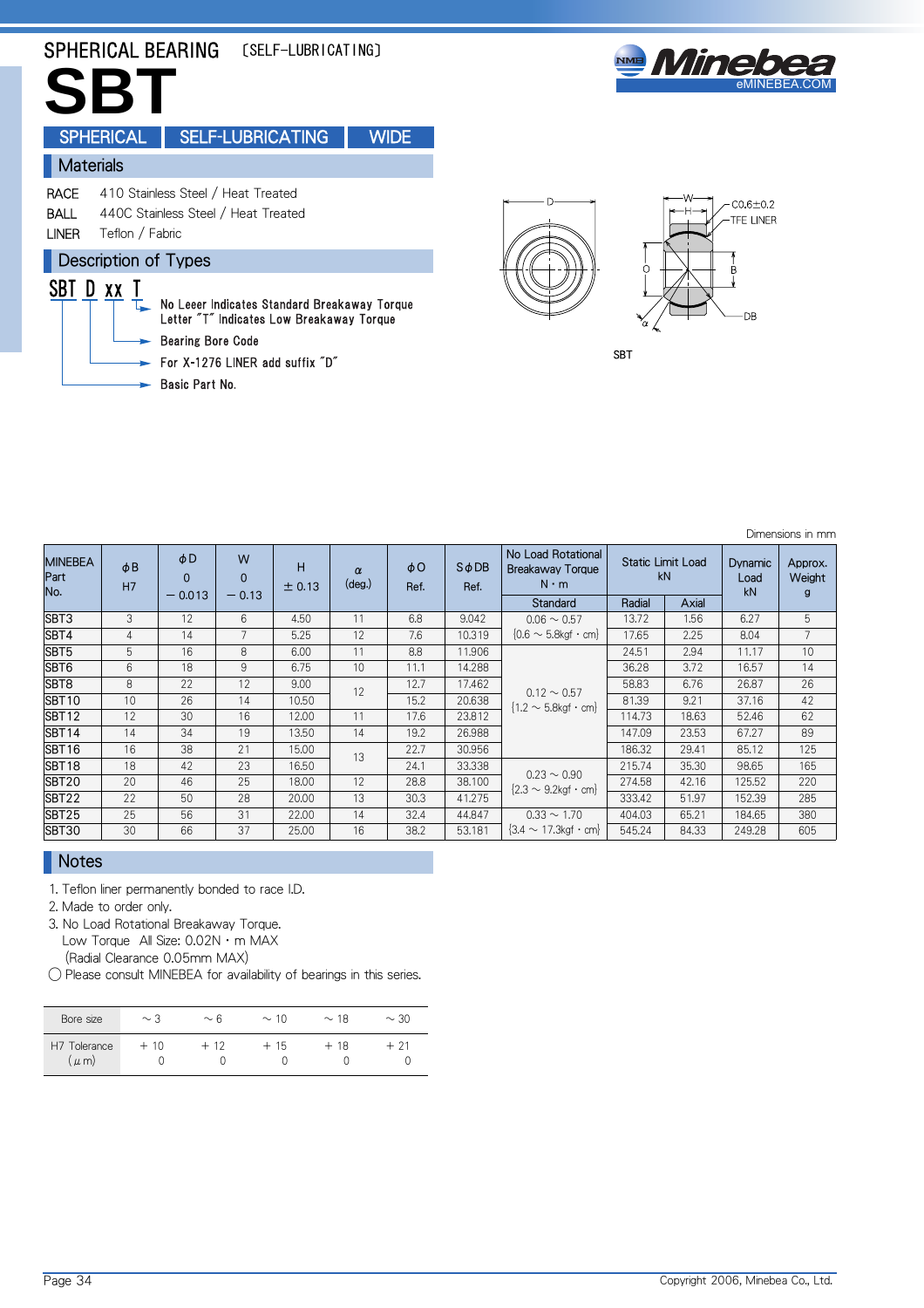

MBT V

Dimensions in mm

| MINEBEA Part No. | $\phi$ <sub>B</sub><br>H7 | φD<br>$\Omega$ | W<br>$\Omega$ | н<br>$\pm 0.13   (deg.)$ | $\alpha$     | $\phi$ O<br>Ref. | Ref.   | No Load<br>Rotational<br>S ¢ DB Breakaway Torque<br>$N \cdot m$ |                       |                       | <b>Staking Groove</b> |                         | <b>Static Limit</b><br>Load<br>kN |       | Dynamic<br>Load | Approx.<br>Weight |
|------------------|---------------------------|----------------|---------------|--------------------------|--------------|------------------|--------|-----------------------------------------------------------------|-----------------------|-----------------------|-----------------------|-------------------------|-----------------------------------|-------|-----------------|-------------------|
|                  |                           | $-0.013$       | $-0.13$       |                          |              |                  |        | Standard                                                        | S<br>$\Omega$<br>0.25 | X<br>$\Omega$<br>0.25 | R<br>$\Omega$<br>0.25 | P<br>$\Omega$<br>$-0.4$ | Radial                            | Axial | kN              | g                 |
| MBT3/MBT3V       | 3                         | 10.0           | 5.0           | 3.5                      | 15           | 5.1              | 7.144  |                                                                 |                       |                       |                       |                         | 7.84                              | 0.98  | 3.43            | 3                 |
| MBT4/MBT4V       | $\overline{4}$            | 12.0           | 6.5           | 4.5                      | 17           | 5.8              | 8.731  |                                                                 | 0.5                   | 1.0                   | 0.4                   | 0.7                     | 12.74                             | 1.56  | 5.88            | $\overline{4}$    |
| MBT5/MBT5V       | 5                         | 14.5           | 7.0           | 5.5                      | 10           | 7.6              | 10.319 |                                                                 |                       |                       |                       |                         | 18.63                             | 2.45  | 8.72            | $\overline{7}$    |
| MBT6/MBT6V       | 6                         | 16.5           | 8.5           | 6.5                      | 11           | 9.4              | 12.700 |                                                                 |                       |                       |                       |                         | 30.40                             | 3.43  | 13.72           | 11                |
| MBT8/MBT8V       | 8                         | 19.0           | 9.5           | 7.0                      | 12           | 10.7             | 14.288 |                                                                 |                       | 1.4                   |                       | 1.0                     | 37.26                             | 3.92  | 16.67           | 14                |
| MBT10/MBT10V     | 10                        | 21.0           | 10.0          | 8.0                      | 8            | 13.3             | 16.669 | $0.12 \sim 0.57$                                                |                       |                       |                       |                         | 50.01                             | 5.19  | 22.55           | 19                |
| MBT12/MBT12V     | 12                        | 25.0           | 13.0          | 10.0                     | 10           | 15.0             | 19.844 | $\{1.2 \sim 5.8$ kgf · cm                                       |                       |                       |                       |                         | 74.53                             | 8.33  | 33.34           | 32                |
| MBT14/MBT14V     | 14                        | 27.5           | 14.0          | 11.0                     | $\mathsf{R}$ | 18.3             | 23.019 |                                                                 |                       |                       |                       |                         | 101.98                            | 15.69 | 45.11           | 42                |
| MBT15/MBT15V     | 15                        | 29.0           | 15.0          | 12.0                     |              | 19.5             | 24.606 |                                                                 |                       |                       |                       |                         | 118.66                            | 18.63 | 52.95           | 50                |
| MBT16/MBT16V     | 16                        | 30.0           | 16.0          | 12.5                     | 10           | 18.7             |        |                                                                 | 0.7                   |                       | 0.5                   |                         | 123.56                            | 20.39 | 54.91           | 53                |
| MBT18/MBT18V     | 18                        | 34.0           | 18.0          | 14.0                     | 9            | 22.2             | 28.575 |                                                                 |                       | 2.0                   |                       | 1.5                     | 161.80                            | 25.49 | 72.56           | 78                |
| MBT20/MBT20V     | 20                        | 36.0           | 19.0          | 15.0                     |              | 23.4             | 30.162 |                                                                 |                       |                       |                       |                         | 182.40                            | 29.41 | 81.39           | 89                |
| MBT22/MBT22V     | 22                        | 40.0           | 22.0          | 18.0                     | 8            | 25.0             | 33.338 |                                                                 |                       |                       |                       |                         | 243.20                            | 42.16 | 108.85          | 130               |
| MBT25/MBT25V     | 25                        | 45.0           | 25.0          | 20.0                     | 9            | 28.8             | 38.100 | $0.23 \sim 0.90$                                                |                       |                       |                       |                         | 308.90                            | 51.97 | 138.27          | 185               |
| MBT28/MBT28V     | 28                        | 50.0           | 28.0          | 22.0                     |              | 34.0             | 44.053 | $\{2.3 \sim 9.2$ kgf · cm                                       |                       |                       |                       |                         | 393.24                            | 63.74 | 176.51          | 255               |
| MBT30/MBT30V     | 30                        | 56.0           | 30.0          | 23.0                     | 10           | 37.0             | 47.625 |                                                                 |                       |                       |                       |                         | 444.24                            | 69.62 | 199.07          | 350               |

### **Notes**

1. Teflon liner permanently bonded to race I.D.

2. MBT & MBT-V weights are similar.

3. Made to order only.

4. No Load Rotational Breakaway Torque.

Low Torque All Size: 0.02N · m MAX

(Radial Clearance 0.05mm MAX) ◯ Please consult MINEBEA for availability of bearings in this series.

| Bore size                | $\sim$ 3 | $\sim 6$ | $\sim$ 10 | $\sim$ 18 | $\sim$ 30 |
|--------------------------|----------|----------|-----------|-----------|-----------|
| H7 Tolerance<br>$\mu$ m) | $+10$    | $+12$    | $+15$     | $+18$     | $+21$     |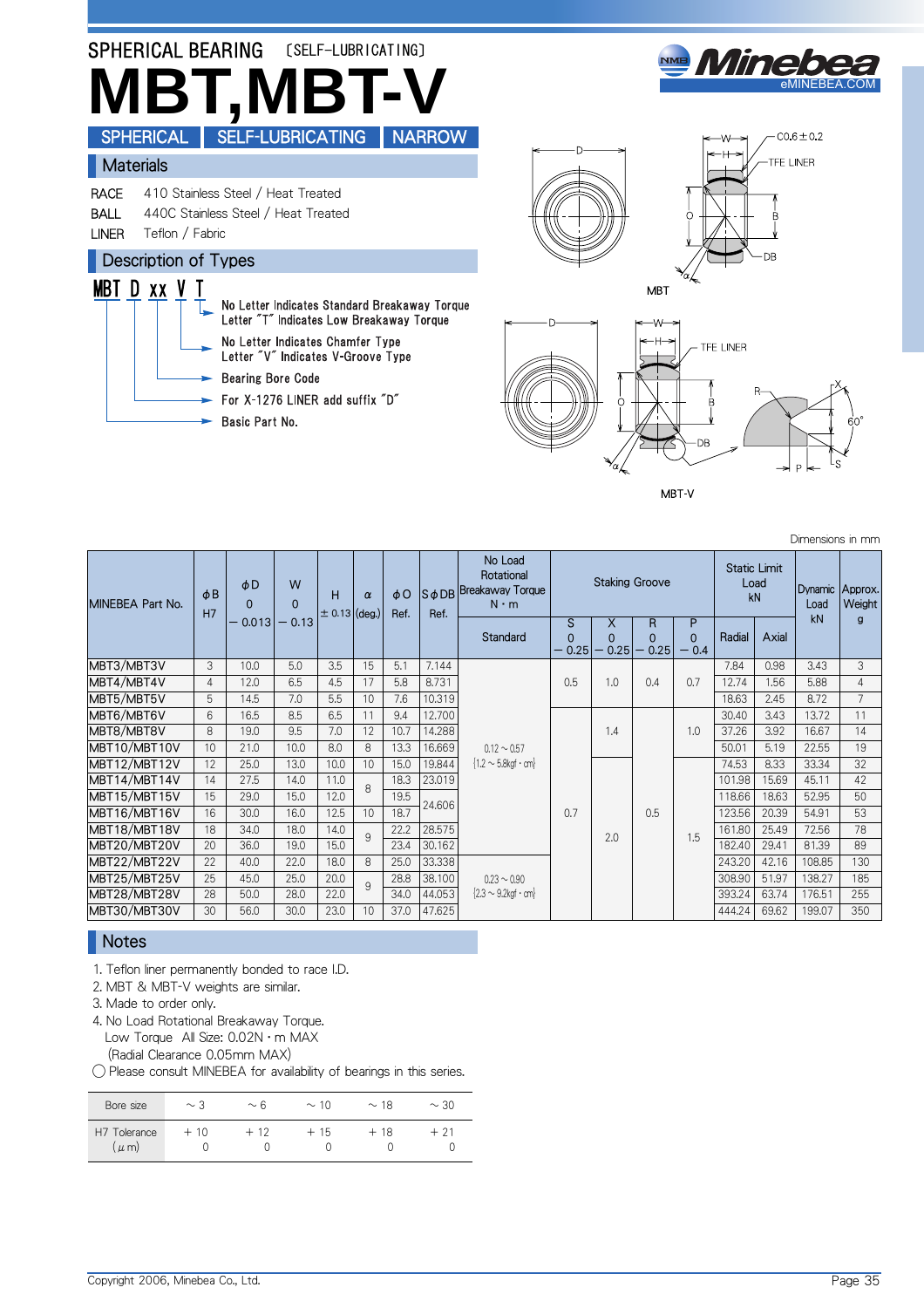

MBWT-V

MINEBEA Part No.  $|\phi$  B H7 φD 0 0.013 W 0 - 0.13 H  $\pm$  0.13 (deg.) α φO Ref. SφDB Ref. No Load Rotational Breakaway Torque N・m Staking Groove Static Limit Load<br>kN Dynamic Load kN Approx. **Weight** g **Standard** S 0  $0.25$ X 0  $0.25$ R 0  $0.25$ P 0  $\overline{0}$   $\overline{0}$ Radial Axial  $\begin{array}{|c|c|c|c|c|c|}\n\hline\n\text{MBWT5/MBWTSV} & 5 & 16.0 & 11.0 & 8.5 & 15 & 7.8 & 13.494 \\
\hline\n\text{MBWT6/MBWTSV} & 6 & 11.0 & 8.5 & 15 & 7.8 & 13.494\n\end{array}$  $0.06 \sim 0.57$  $\frac{0.6 \times 0.5}{0.6 \times 5.8 \times 10^{-6} \text{ cm}}$  0.5 1.0 0.4 0.7 43.14 5.98 18.63 14 MBWT6/MBWT6V  $0.12 \sim 0.57$  ${1.2 \sim 5.8}$ kgf · cm} 13 MBWT8/MBWT8V 8 17.5 8.0 14 10.9 15.478 46.09 5.29 20.59 14 MBWT10/MBWT10V 10 21.0 12.5 10.5 8 12.2 17.462 0.7 1.4 0.5 1.0 68.64 9.21 30.40 23 46 116.69 21.57 | 12 | 26.0 | 16.0 | 13.0 | 10 | 15.4 | 22.225 | محمد من المحافظ المحافظ المحافظ المحافظ المحافظ ال MBWT14/MBWT14V 14 28.0 17.0 14.0 8 18.9 25.400 12.3 cm 1 14.0 14.3 17.1 25.40 63.74 55 MBWT15/MBWT15V 15 29.0 18.0 11 19.0 26.194 148.08 65.70 59 MBWT16/MBWT16V 16 30.0 19.0 15.0 10 19.2 26.988<br>MBWT18/MBWT18V 18 33.0 20.0 10.0 20.4 28.575 2.0 1.5 163.77 29.41 73.54 65 MBWT18/MBWT18V <sup>18</sup> 33.0 20.0 16.0 20.4 28.575 184.36 33.34 82.37 <sup>80</sup> MBWT20/MBWT20V 20 35.0 22.0 13 22.9 31.750 204.95 204.95 204.95 204.95 204.95 91 MBWT22/MBWT22V 22 41.0 22.0 19.0 6 27.1 34.925  $0.23 \sim 0.90$  ${2.3 \sim 9.2}$ kaf · cm 268.70 47.07 120.62 150 MBWT25/MBWT25V 25 54.0 35.0 25.0 15 32.3 47.625 0.23 ~ 0.90 1 33.4 200 32.37 216.72 400<br>A RIVERS ALBUTERN 2010 2020 12:00 200 35.0 10:00 200 300 300 300 200 200 32.37 200 32.37 200 32.37 MBWT28/MBWT28V 28 60.0 111 11 36.8 50.800 2.3 2.0 2.0 1.5 515.82 231.43 490<br>DELITERATURE DEL SUR LOCALITY 14 1.6.1 5.1 36.8 1.1 2.24 1.1 1.1 1.1 1.5 515.82 2001 1.5 515.82 231.43 490 MBWT30/MBWT30V 30 64.0 37.0 26.0 1 40.4 54.769 590 1 578.59 89.24 258.89 590 1 578.59 89.24 258.89 590 1 578.59 1 590<br>MBWT35/MBWT35V 35 65.0 37.0 29.0 9 44.7 58.000  $0.33 \sim 1.70$  ${3.4 \sim 17.3}$ kgf · cm} 682.54 109.83 303.02 MBWT40/MBWT40V 40 68.0 38.0 31.0 8 46.9 | 60.325 | 0.33 ~ 1.70 | | | | | | 759.03 | 125.52 | 337.34 | 615 MBWT45/MBWT45V 45 76.0 41.0 33.0 8 54.1 67.866 34~17.3kgf·cm | | | | | 909.07 142.19 404.03 825 MBWT50/MBWT50V 50 82.0 44.0 35.0 60.3 74.612 1059.11 156.90 470.71 995

### Notes

1. Teflon liner permanently bonded to race I.D.

2. MBWT & MBWT-V weights are similar.

3. Made to order only.

4. No Load Rotational Breakaway Torque. Low Torque All Size: 0.02N · m MAX (Radial Clearance 0.05mm MAX)

◯ Please consult MINEBEA for availability of bearings in this series.

| Bore size                   | $\sim$ 3 | $\sim 6$ | $\sim$ 10 | $\sim$ 18 | $\sim$ 30 | $~\sim$ 50 |
|-----------------------------|----------|----------|-----------|-----------|-----------|------------|
| Н7<br>Tolerance<br>$\mu$ m) | 10       | 12       | 15        | 18        |           | 25         |

Dimensions in mm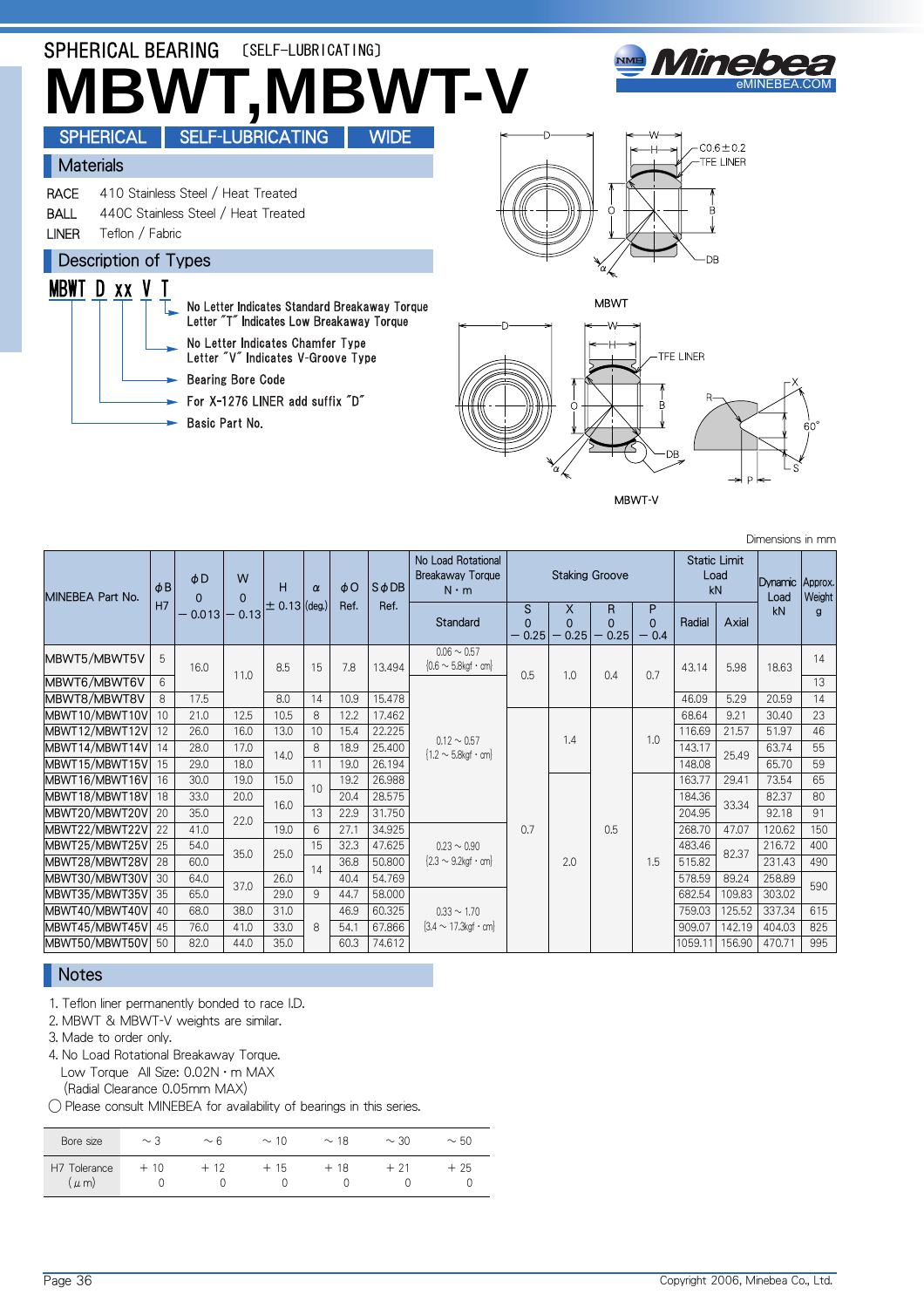

MBYT-V

Dimensions in mm

| MINEBEA Part No. | $\phi$ <sub>B</sub> | $\phi$ D<br>$\Omega$ | W                       | н                 | $\alpha$ | $\phi$ O<br>Ref. | $S$ $\phi$ DB | No Load Rotational<br>Breakaway Torque Chamfer<br>$N \cdot m$ |            |                       | <b>Staking Groove</b> |                |                         | <b>Static Limit</b><br>Load<br>kN |       | Dynamic Approx.<br>Load | Weight |
|------------------|---------------------|----------------------|-------------------------|-------------------|----------|------------------|---------------|---------------------------------------------------------------|------------|-----------------------|-----------------------|----------------|-------------------------|-----------------------------------|-------|-------------------------|--------|
|                  | H7                  | 0.013                | $\mathbf{0}$<br>$-0.13$ | $\pm$ 0.13 (deg.) |          |                  | Ref.          | Standard                                                      | C<br>± 0.2 | S<br>$\Omega$<br>0.25 | X<br>0.25             | R<br>0<br>0.25 | P<br>$\Omega$<br>$-0.4$ | Radial                            | Axial | kN                      | g      |
| MBYT5/MBYT5V     | 5                   | 14                   | 12.5                    | 5.0               | 17       | 8.0              | 11.1          | $0.06 \sim 0.57$<br>${0.6 \sim 5.8}$ kgf · cm                 | 0.5        | 0.5                   | 1.0                   | 0.4            | 0.7                     | 18.63                             | 1.96  | 7.84                    | 8      |
| MBYT6/MBYT6V     | 6                   | 19                   | 15.0                    | 6.5               | 23       | 10.0             | 15.1          |                                                               |            |                       |                       |                |                         | 36.26                             | 3.43  | 14.70                   | 18     |
| MBYT8/MBYT8V     | 8                   | 18                   | 16.0                    |                   | 20       | 10.5             |               |                                                               |            |                       |                       |                |                         |                                   |       |                         | 15     |
| MBYT10/MBYT10V   | 10                  | 23                   | 20.5                    | 8.5               | 22       | 13.5             | 20.0          |                                                               |            |                       |                       |                |                         | 63.70                             | 5.97  | 28.42                   | 32     |
| MBYT12/MBYT12V   | 12                  | 26                   | 22.0                    |                   |          | 16.0             | 22.5          | $0.12 \sim 0.57$                                              | 0.6        |                       |                       |                |                         | 72.03                             |       | 32.34                   | 42     |
| MBYT14/MBYT14V   | 14                  | 29                   | 23.5                    | 10.0              | 20       | 19.0             | 26.0          | $\{1.2 \sim 5.8$ kgf · cm                                     |            |                       | 1.4                   |                | 1.0                     | 98.00                             | 8.33  | 44.10                   | 60     |
| MBYT15/MBYT15V   | 15                  | 33                   | 26.0                    | 12.0              | 19       | 20.0             | 28.0          |                                                               |            | 0.7                   |                       | 0.5            |                         | 135.24                            | 18.62 | 60.76                   | 86     |
| MBYT16/MBYT16V   | 16                  | 35                   | 30.5                    | 14.0              | 21       | 21.5             | 31.8          |                                                               |            |                       |                       |                |                         | 179.34                            | 25.48 | 80.36                   | 120    |
| MBYT18/MBYT18V   | 18                  | 38                   | 33.0                    | 14.5              | 15       | 23.5             | 32.0          |                                                               | 0.8        |                       |                       |                |                         | 187.18                            | 27.44 | 83.30                   | 135    |
| MBYT20/MBYT20V   | 20                  | 40                   | 35.5                    | 15.5              | 18       | 25.0             | 35.0          | $0.23 \sim 0.90$                                              | 1.0        |                       | 2.0                   |                | 1.5                     | 219.52                            | 31.36 | 98.00                   | 155    |
| MBYT22/MBYT22V   | 22                  | 44                   |                         |                   |          | 29.0             | 38.8          | $\{2.3 \sim 9.2$ kgf · cm                                     |            |                       |                       |                |                         | 243.04                            |       | 108.78                  | 200    |

## **Notes**

1. Teflon liner permanently bonded to race I.D.

2. MBYT & MBYT-V weights are similar.

3. Made to order only.

4. No Load Rotational Breakaway Torque. Low Torque All Size: 0.02N · m MAX (Radial Clearance 0.05mm MAX)

◯ Please consult MINEBEA for availability of bearings in this series.

| Bore size                     | $\sim$ 3 | $\sim$ 6 | $\sim$ 10 | $\sim$ 18 | $\sim$ 30 |
|-------------------------------|----------|----------|-----------|-----------|-----------|
| H7 1<br>Tolerance<br>$\mu$ m) | $+10$    | $+12$    | $+15$     | $+18$     | $+21$     |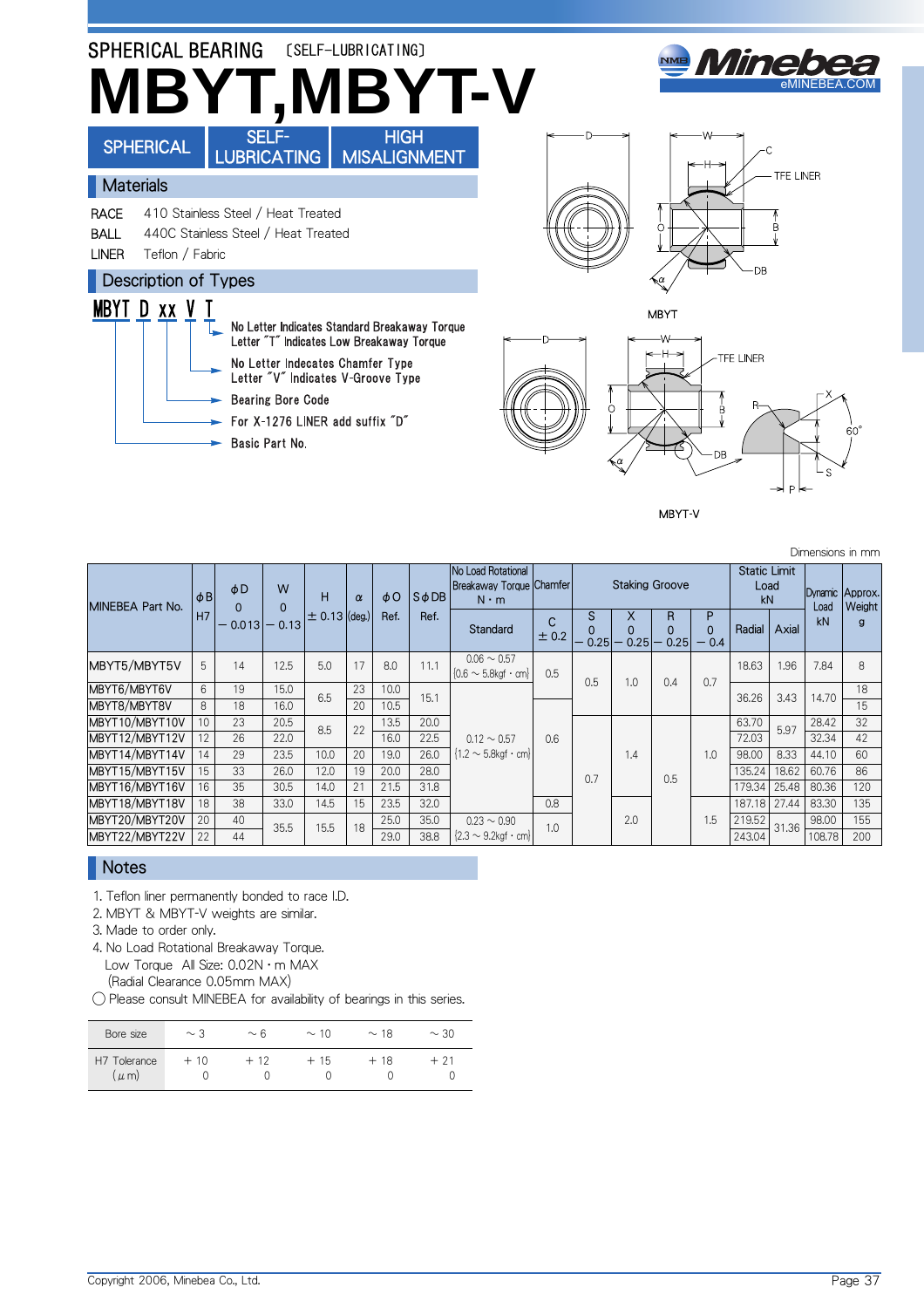

#### MBG-VCR

Dimensions in mm

|                  |                       | φD                   | W                   |             |                             |                  |                       |                           |                       | <b>Staking Groove</b>     |                         | <b>Static Limit Load kN</b> |        | Approx.        |
|------------------|-----------------------|----------------------|---------------------|-------------|-----------------------------|------------------|-----------------------|---------------------------|-----------------------|---------------------------|-------------------------|-----------------------------|--------|----------------|
| MINEBEA Part No. | $\phi$ B<br><b>H7</b> | $\Omega$<br>$-0.013$ | $\Omega$<br>$-0.13$ | Н<br>± 0.13 | $\alpha$<br>$(\text{deg.})$ | $\phi$ O<br>Ref. | $S$ $\phi$ DB<br>Ref. | S.<br>$\Omega$<br>$-0.25$ | x<br>$\Omega$<br>0.25 | R.<br>$\Omega$<br>$-0.25$ | P<br>$\Omega$<br>$-0.4$ | Radial                      | Axial  | Weight<br>g    |
| MBG3CR/MBG3VCR   | 3                     | 10.0                 | 5.0                 | 3.5         | 15                          | 5.1              | 7.144                 |                           |                       |                           |                         | 6.17                        | 1.76   | 3              |
| MBG4CR/MBG4VCR   | 4                     | 12.0                 | 6.5                 | 4.5         | 17                          | 5.8              | 8.731                 | 0.5                       | 1.0                   | 0.4                       | 0.7                     | 12.16                       | 2.94   | 4              |
| MBG5CR/MBG5VCR   | 5                     | 14.5                 | 7.0                 | 5.5         | 10                          | 7.6              | 10.319                |                           |                       |                           |                         | 19.90                       | 4.41   | $\overline{7}$ |
| MBG6CR/MBG6VCR   | 6                     | 16.5                 | 8.5                 | 6.5         | 11                          | 9.4              | 12.700                |                           |                       |                           |                         | 31.08                       | 6.27   | 11             |
| MBG8CR/MBG8VCR   | 8                     | 19.0                 | 9.5                 | 7.0         | 12                          | 10.7             | 14.288                |                           | 1.4                   |                           | 1.0                     | 35.30                       | 7.25   | 14             |
| MBG10CR/MBG10VCR | 10                    | 21.0                 | 10.0                | 8.0         | 8                           | 13.3             | 16.669                |                           |                       |                           |                         | 49.81                       | 9.51   | 19             |
| MBG12CR/MBG12VCR | 12                    | 25.0                 | 13.0                | 10.0        | 10                          | 15.0             | 19.844                |                           |                       |                           |                         | 79.43                       | 14.80  | 32             |
| MBG14CR/MBG14VCR | 14                    | 27.5                 | 14.0                | 11.0        | $\mathsf{R}$                | 18.3             | 23.019                |                           |                       |                           |                         | 103.95                      | 28.34  | 42             |
| MBG15CR/MBG15VCR | 15                    | 29.0                 | 15.0                | 12.0        |                             | 19.5             | 24.606                |                           |                       |                           |                         | 118.66                      | 33.73  | 50             |
| MBG16CR/MBG16VCR | 16                    | 30.0                 | 16.0                | 12.5        | 10                          | 18.7             |                       | 0.7                       |                       | 0.5                       |                         | 124.54                      | 36.67  | 53             |
| MBG18CR/MBG18VCR | 18                    | 34.0                 | 18.0                | 14.0        | 9                           | 22.2             | 28.575                |                           | 2.0                   |                           | 1.5                     | 166.71                      | 45.99  | 78             |
| MBG20CR/MBG20VCR | 20                    | 36.0                 | 19.0                | 15.0        |                             | 23.4             | 30.162                |                           |                       |                           |                         | 192.21                      | 52.75  | 89             |
| MBG22CR/MBG22VCR | 22                    | 40.0                 | 22.0                | 18.0        | 8                           | 25.0             | 33.338                |                           |                       |                           |                         | 263.79                      | 76.00  | 130            |
| MBG25CR/MBG25VCR | 25                    | 45.0                 | 25.0                | 20.0        | 9                           | 28.8             | 38.100                |                           |                       |                           |                         | 340.29                      | 93.84  | 185            |
| MBG28CR/MBG28VCR | 28                    | 50.0                 | 28.0                | 22.0        |                             | 34.0             | 44.053                |                           |                       |                           |                         | 439.33                      | 112.77 | 255            |
| MBG30CR/MBG30VCR | 30                    | 56.0                 | 30.0                | 23.0        | 10                          | 37.0             | 47.625                |                           |                       |                           |                         | 500.13                      | 123.56 | 350            |

### **Notes**

1. MBG - CR & MBG - VCR weights are similar.

2. Made to order only.

3. Radial Clearance All Size: 0.051mm MAX

◯ Please consult MINEBEA for availability of bearings in this series.

| Bore size                | $\sim$ 3 | $\sim 6$ | $\sim$ 10 | $\sim$ 18 | $\sim$ 30 |
|--------------------------|----------|----------|-----------|-----------|-----------|
| H7 Tolerance<br>$\mu$ m) | -10      | - 12     | 15        | + 18      | 21 -      |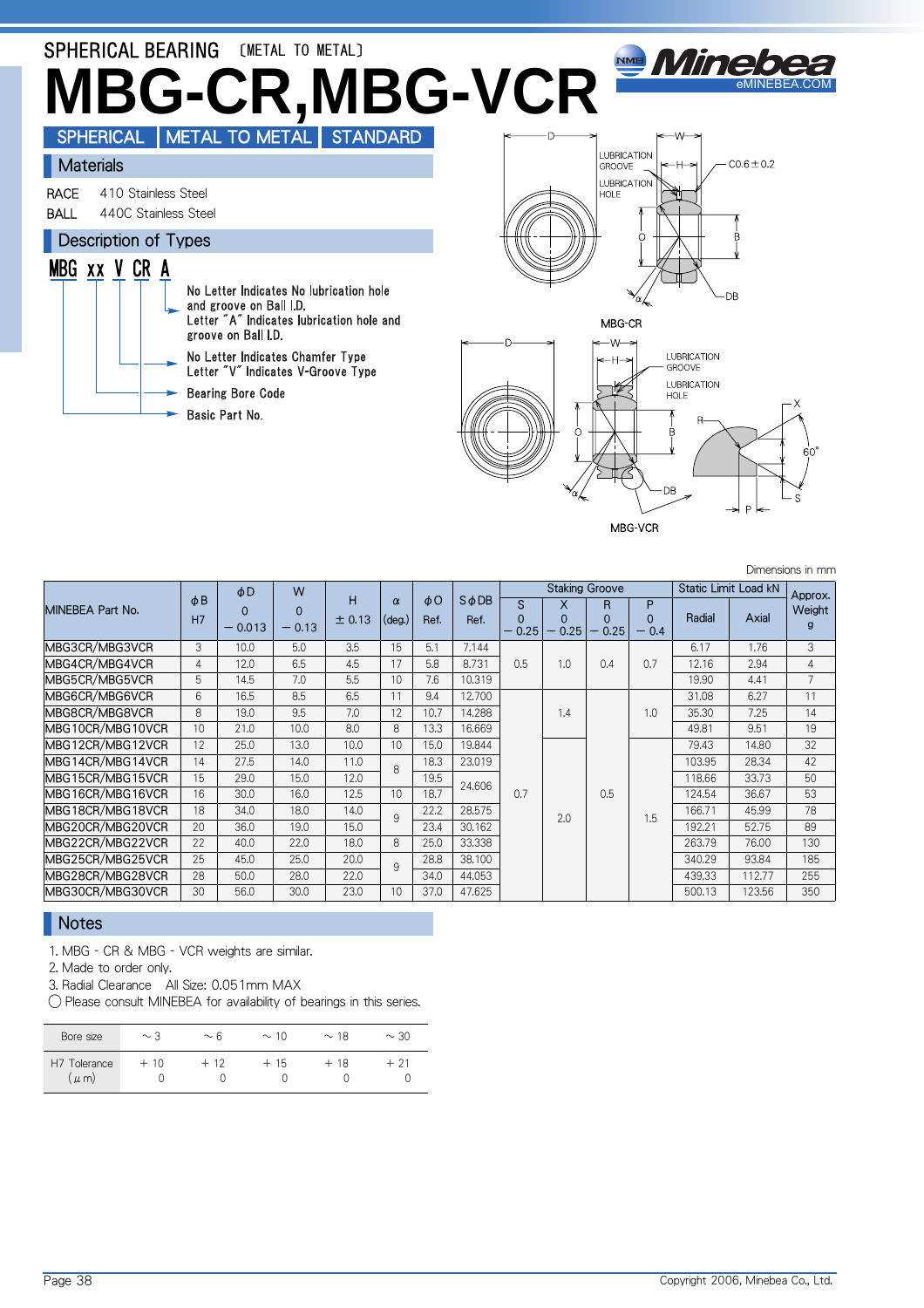

MBW-VCR

Dimensions in mm

MINEBEA Part No.  $\phi$  B H7 φD  $\overline{0}$  $-0.013$ W  $\Omega$  $- 0.13$ H  $± 0.13$ α (deg.) φO Ref. SφDB Ref. Staking Groove Static Limit Load kN Approx Weight g S  $-0.25$ X 0 0.25 R 0 0.25 P 0  $- 0.4$ Radial **Axial** MBW5CR/MBW5VCR 5 16.0 11.0 8.5 15 7.8 13.494 0.5 1.0 0.4 0.7 59.03 10.68 14 MBW6CR/MBW6VCR 6 16.0 11.0 8.5 15 7.8 13.494 0.5 1.0 0.4 0.7 59.03 10.68 13 MBW8CR/MBW8VCR 8 17.5 8.0 14 10.9 15.478 8 8 63.74 9.51 14 MBW10CR/MBW10VCR 10 21.0 12.5 10.5 8 12.2 17.462  $0.7$ 1.4 0.5 1.0 94.43 16.37 23 MBW12CR/MBW12VCR 12 26.0 16.0 13.0 10 15.4 22.225 148.08 148.08 39.61 46 MBW14CR/MBW14VCR <sup>14</sup> 28.0 17.0 14.0 <sup>8</sup> 18.9 25.400 182.40 45.99 <sup>55</sup> MBW14CR/MBW14VCR 14 26.0 17.0 14.0 6 16.9 25.400<br>MBW15CR/MBW15VCR 15 29.0 18.0 11 19.0 26.194 188.28 188.28 59 MBW16CR/MBW16VCR 16 30.0 19.0 15.0 10 19.2 26.988<br>MBW18CR/MBW18VCR 18 33.0 20.0 ... 10 20.4 28.575 2.0 1.5 207.90 52.75 65 MBW18CR/MBW18VCR 18 33.0 20.0 16.0 <sup>2</sup> 20.4 28.575 0.7 0.5 235.35 60.11 80  $MBW20CR/MBW20VCR$  20 35.0 22.0  $13$  22.9 31.750 260.85 260.85 91.1 260.85 261.1 260.85 MBW22CR/MBW22VCR 22 41.0 22.0 19.0 6 27.1 34.925 2.0 2.0 1.5 341.27 84.72 150 MBW25CR/MBW25VCR 25 54.0 35.0 25.0 15 32.3 47.625 612.91 612.91 146.11 400<br>MBW28CR/MBW28VCR 28 60.0 35.0 25.0 16.00 36.8 50.800 854.10 654.10 146.11 490 MBW28CR/MBW28VCR 28 60.0 30.0 20.0 14 36.8 50.800 654.10 654.10 140.11 490<br>MBW30CR/MBW30VCR 30 64.0 37.0 26.0 14 40.4 54.769 733.53 157.88 590 MBW30CR/MBW30VCR

### **Notes**

1. MBW - CR & MBW - VCR weights are similar.

2. Made to order only.

(3) For below 4mm in Bore size, bearings are without lubrication grooves.

4. Radial Clearance All Size: 0.051mm MAX

◯ Please consult MINEBEA for availability of bearings in this series.

| Bore size                      | $\sim$ 3 | $\sim$ 6 | $\sim$ 10 | $\sim$ 18 | $\sim$ 30 |
|--------------------------------|----------|----------|-----------|-----------|-----------|
| H7 1<br>Tolerance<br>$(\mu$ m) | $+10$    | $+12$    | $+15$     | $+18$     | + 21      |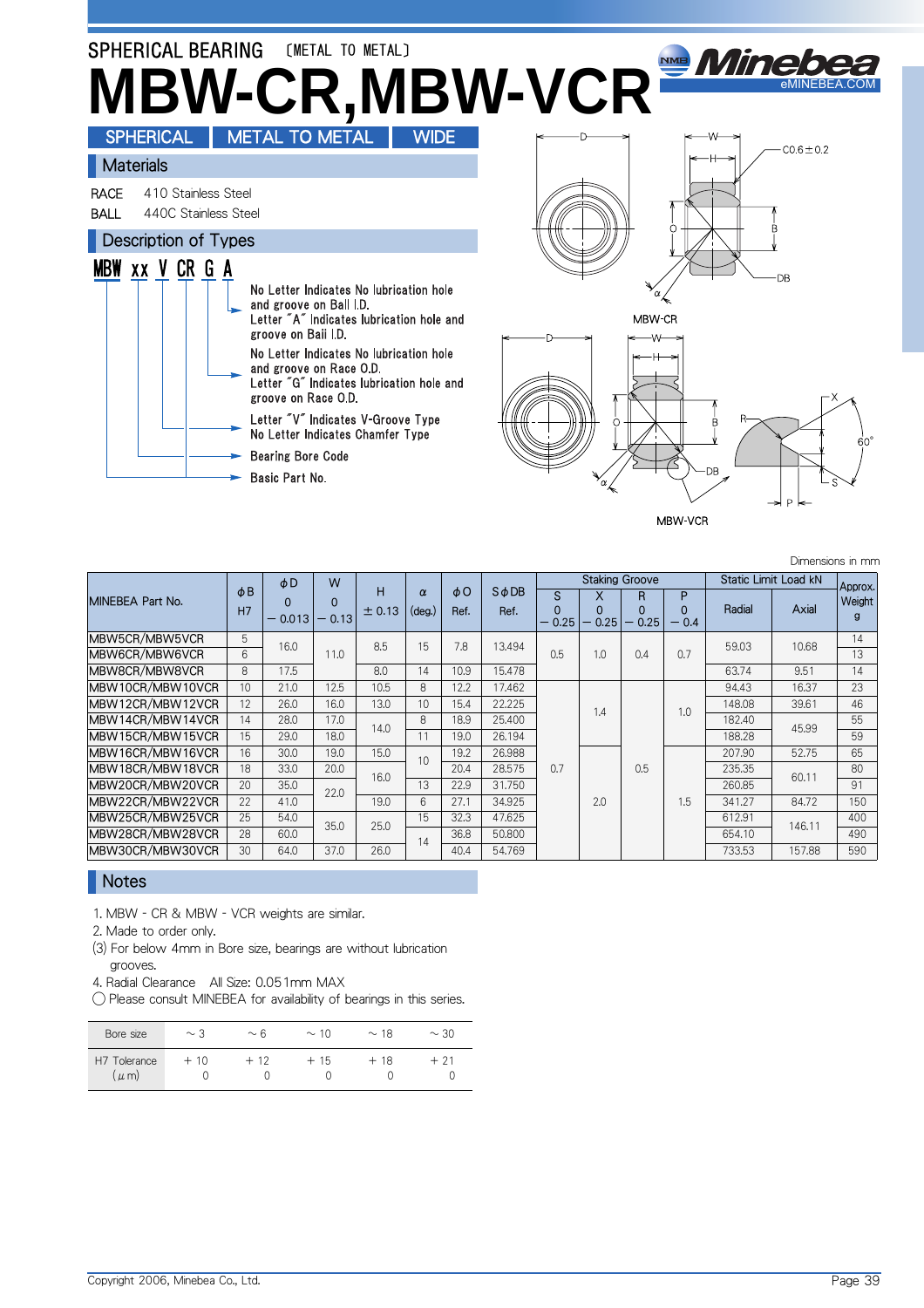

|                  |                           | $\phi$ D          | W                   |             |                    |                  |                       | Chamfer |              |                | <b>Staking Groove</b>                 |             | Static Limit Load kN |       | Approx.                |
|------------------|---------------------------|-------------------|---------------------|-------------|--------------------|------------------|-----------------------|---------|--------------|----------------|---------------------------------------|-------------|----------------------|-------|------------------------|
| MINEBEA Part No. | $\phi$ <sub>B</sub><br>H7 | $\Omega$<br>0.013 | $\Omega$<br>$-0.13$ | н<br>± 0.13 | $\alpha$<br>(deg.) | $\phi$ O<br>Ref. | $S$ $\phi$ DB<br>Ref. | ± 0.2   | S<br>$-0.25$ | X<br>0<br>0.25 | R<br>0.25<br>$\overline{\phantom{0}}$ | P<br>$-0.4$ | Radial               | Axial | Weight<br>$\mathbf{q}$ |
| MBY3CR           | 3                         | 10.0              | 8.0                 | 3.0         | 29                 | 5.0              | 8.00                  | 0.3     |              |                |                                       |             | 11.76                | 1.27  | 3                      |
| MBY4CR           | $\overline{4}$            | 12.0              | 10.5                | 4.0         |                    | 6.0              | 10.00                 |         |              |                |                                       |             | 20.49                | 2.35  | 5                      |
| MBY5CR/MBY5VCR   | 5                         | 14.0              | 12.5                | 5.0         | 17                 | 8.0              | 11.10                 |         | 0.5          | 1.0            | 0.4                                   | 0.7         | 28.43                | 3.62  | 8                      |
| MBY6CR/MBY6VCR   | 6                         | 19.0              | 15.0                | 6.5         | 23                 | 10.0             | 15.10                 | 0.5     |              |                |                                       |             | 50.50                | 6.27  | 18                     |
| MBY8CR/MBY8VCR   | $\mathsf{R}$              | 18.0              | 16.0                |             | 20                 | 10.5             |                       |         |              |                |                                       |             |                      |       | 15                     |
| MBY10CR/MBY10VCR | 10                        | 23.0              | 20.5                | 8.5         | 22                 | 13.5             | 20.00                 |         |              |                |                                       |             | 87.57                | 10.68 | 32                     |
| MBY12CR/MBY12VCR | 12                        | 26.0              | 22.0                |             |                    | 16.0             | 22.50                 |         |              |                |                                       |             | 98.06                | 42    | 42                     |
| MBY14CR/MBY14VCR | 14                        | 29.0              | 23.5                | 10.0        | 20                 | 19.0             | 26.00                 | 0.6     |              | 1.4            |                                       | 1.0         | 133.37               | 14.80 | 60                     |
| MBY15CR/MBY15VCR | 15                        | 33.0              | 26.0                | 12.0        | 19                 | 20.0             | 28.00                 |         | 0.7          |                | 0.5                                   |             | 172.59               | 33.73 | 86                     |
| MBY16CR/MBY16VCR | 16                        | 35.0              | 30.5                | 14.0        | 21                 | 21.5             | 31.80                 |         |              |                |                                       |             | 228.49               | 45.99 | 120                    |
| MBY18CR/MBY18VCR | 18                        | 38.0              | 33.0                | 14.5        | 15                 | 23.5             | 32.00                 | 0.8     |              |                |                                       |             | 238.30               | 49.32 | 135                    |
| MBY20CR/MBY20VCR | 20                        | 40.0              | 35.5                | 15.5        | 18                 | 25.0             | 35.00                 | 1.0     |              | 2.0            |                                       | 1.5         | 279.48               | 56.38 | 155                    |
| MBY22CR/MBY22VCR | 22                        | 44.0              |                     |             |                    | 29.0             | 38.80                 |         |              |                |                                       |             | 308.90               |       | 200                    |

### Notes

1. MBY - CR & MBY - VCR weights are similar.

2. Made to order only.

(3) For below 4mm in Bore size, bearings are without lubrication grooves.

4. Radial Clearance All Size: 0.051mm MAX

◯ Please consult MINEBEA for availability of bearings in this series.

| Bore size                            | $\sim$ 3 | $\sim$ 6 | $\sim$ 10 | $\sim$ 18 | $\sim$ 30 |
|--------------------------------------|----------|----------|-----------|-----------|-----------|
| H <sub>7</sub> Tolerance<br>$\mu$ m) | $+10$    | $+12$    | $+15$     | $+18$     | + 21      |

Dimensions in mm